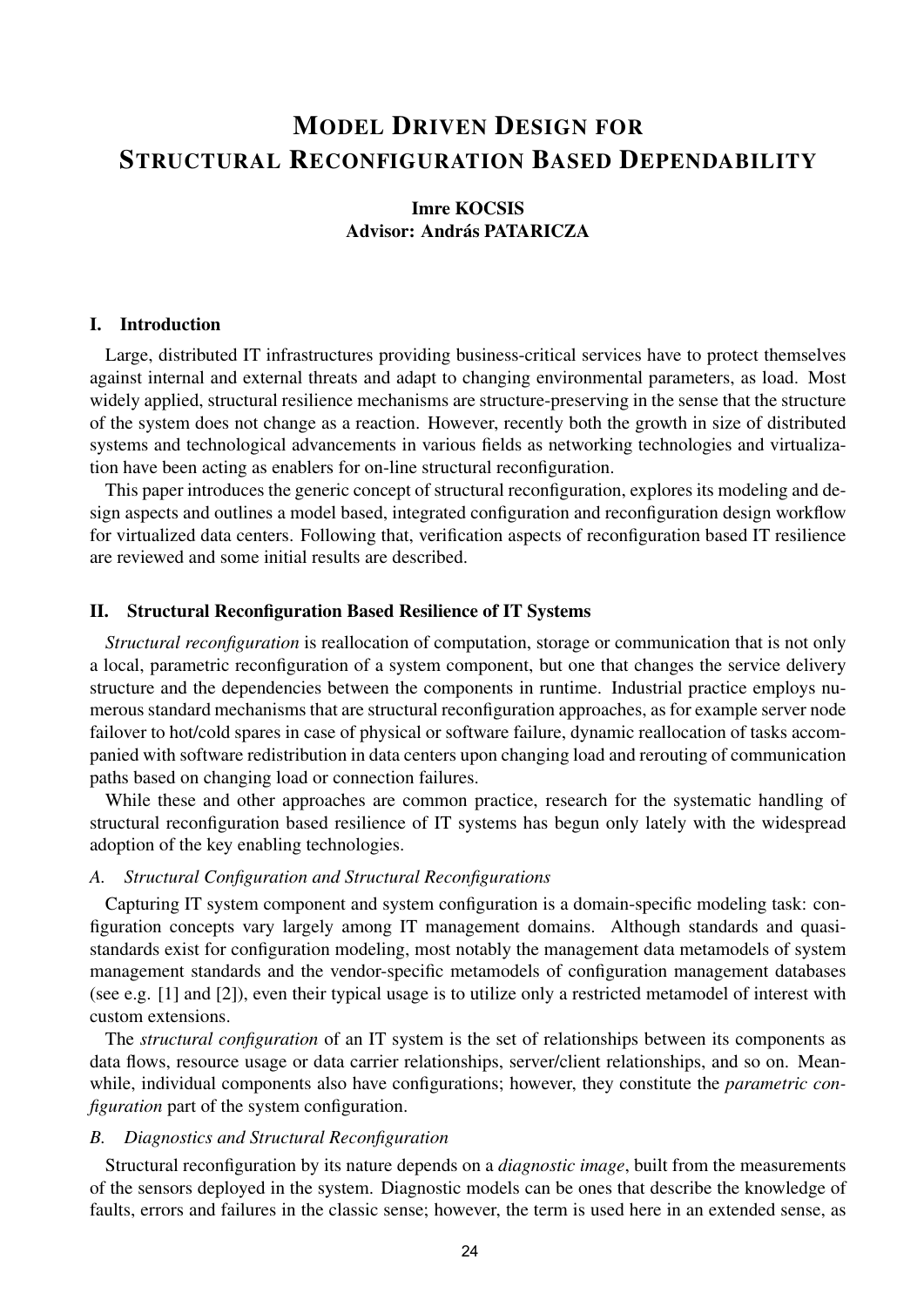reconfiguration can also be governed e.g. by a performance or a security model. The simplest type of diagnostic images is a vector of state attributes defined on a subset of the immutable components of the system; that is, components whose state is the diagnostic information are not added or removed. Binary diagnosis of hardware components (OK/FAILED) is generally of this type. The diagnostic image influences reconfiguration in two ways.

First, it can be an initiator: the current knowledge of the dynamic properties of the system is what drives the decisions whether a reconfiguration is needed and what are the problems in the structure that have to be dealt with, as failed, compromised or overloaded components. Second, it is a source of constraints on the target configuration; the goal of reconfiguration is to eliminate or avoid the effect of the known issues, identified by the diagnostic image. Thus, these are not to be reproduced; e.g. the target configuration must not allocate services to a physically failed server.

The need for a diagnostic image makes maximum speed and minimal-invasiveness of reconfiguration contradicting requirements, as fine granular diagnosis takes more time than rough, high-level ones.

#### *C. Modeling Reconfiguration in the Engineering Domain*

Configuration metamodels usually can be extended to incorporate diagnostic attributes and relationships (for example fault/error/failure modes, error propagation paths). A reconfiguration rule is the IT management workflow to be enforced under certain diagnostic images, leading from one configuration to another. Accordingly, reconfiguration can be described *by the target configuration* (declaratively) or *as a process* (imperatively), both in terms of the pre-established extended configuration metamodel.

Reconfiguration description by source and target configuration pairs, although needs additional workflow synthesis, offers the advantage of capturing diagnostic images in the same model. An aspect of declarative reconfiguration description currently under research is that a partial source configuration equipped with constraints is effectively a left hand side of a graph transformation rule on the configuration metamodel. This way, diagnostic image based reconfiguration initiation can be implemented as an incremental graph pattern search.

#### *D. Structural Reconfiguration and Supervisory Systems*

Traditionally, system management is realized in a strictly centralized manner with decisively human beings carrying out diagnosis and deciding on the actions to be taken. However, the IBM Autonomic Computing Initiative [3] and other efforts have been calling for 'closing the loop' with the automation of diagnosis and action planning since the beginning of the decade.

In structurally static IT architectures, design for Quality of Service takes system management into account mostly as a reactive repair process, acting against fault processes on a per component basis. Thus, system design and supervision/support design can be decoupled in an assume-guarantee manner via probabilistic component fault/failure and repair properties. In contrast, in a system where (semi- )automatic structural reconfiguration is a resilience mechanism, overall Quality of Service (QoS) is a derivative of the QoS properties of multiple configurations and the QoS shown during reconfiguration. Therefore, design for user-observable service quality must take not only the QoS of individual configurations, but also *Quality of Management (QoM)* aspects as e.g. switchover times or time to reconfiguration decision into account. These needs call for an integrated, model-based design process for environments managed with structural reconfiguration.

#### *E. An Experimental Design Workflow for Virtualized Data Centers*

Currently no unifying model driven design process template exists for the integrated design of configurations and reconfigurations. With the author as project co-supervisor, an experimental design workflow for a constrained problem was formulated and prototyped in [4]. This work focused on virtualized data centers with a fixed set of host machines, a set of virtual machine images and additional performance and dependability constraints, e.g. the minimal number of replicas to be provided for each image to express cluster size and standby needs.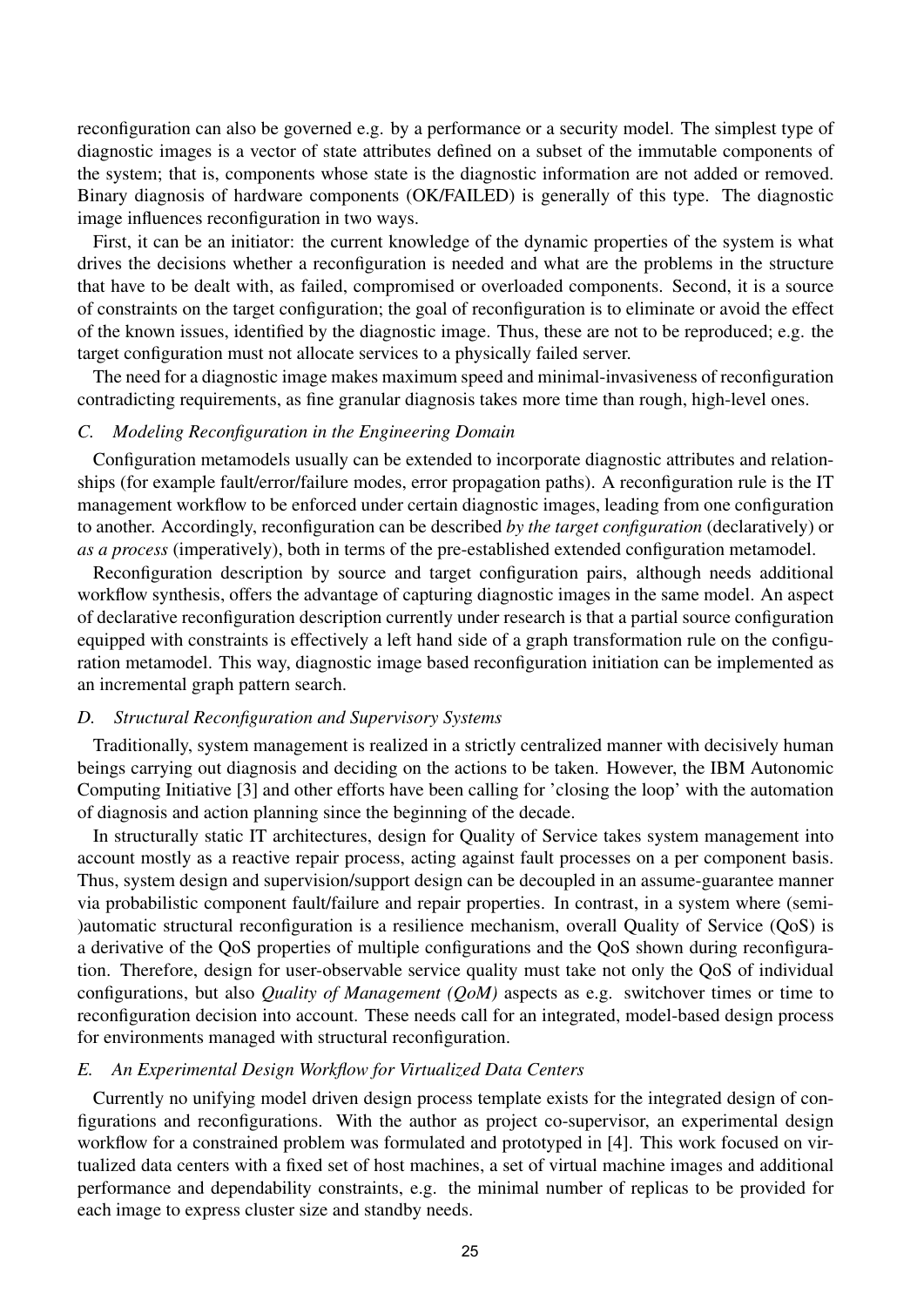A configuration metamodel – deployment of independent images on physical hosts with piecewise linear modeling of the host resource allowance - performance relations – and diagnostic metamodel (physical host failures) were formulated; models of these are transformed to a a mixed integer linear programming (MILP) problem for finding alternative, repairing configurations based on an initial configuration and its diagnostic image. Ilog CPLEX was used as an industry-strength MILP solver [5]. The user-defined optimization objectives may cover an arbitrary mix of goals like maximization of the availability of high priority services or minimizing the operational costs originating from resource usage. IBM Tivoli Provisioning Manager was used as an IT workflow automation platform. The resulting workflow is depicted on Figure 1. Currently, the logic of the workflow synthesis from the declarative solver results is quite ad-hoc and rudimentary; we are currently examining the possibilities for synthesizing the workflow during problem solving, as well.



Figure 1: Overview of the experimental configuration and reconfiguration design workflow

## III. Dependability and Quality Aspects of Reconfiguration

Model driven design enables for automatic verification of system properties of interest via hidden formal methods. For static infrastructures, service and system related metrics of various fields as performance, availability or safety engineering are well known. However, systems employing structural reconfiguration impose new challenges in terms of properties to be verified.

- Although the definition of service level properties remains the same, analytic modeling and mathematical solving needs to be modified to take into account the supervision-initiated reconfigurations.
- The system is in a transient state during reconfiguration. System dependability and performance can be relaxed during reconfiguration only to the level explicitly accepted as tolerable.
- Measures are needed to be able to express the 'operational range' of the system under the known influencing conditions, as they are used for structurally static dependability mechanisms (for example, number of faults tolerated).

In the following, some initial results are reported.

*A. Uninterpreted Modeling and Analysis of Reconfiguration*

Uninterpreted modeling of reconfiguration is modeling by using the domain-invariant concepts of the mechanism: configurations, reconfiguration workflows and diagnostic image initiated reconfigurations.

A system utilizing structural reconfiguration can be treated as a state machine, with configurations as states, reconfigurations as transitions and diagnostic images as guard conditions. In the following, we suppose that the components under diagnosis are immutable by the reconfiguration and that the